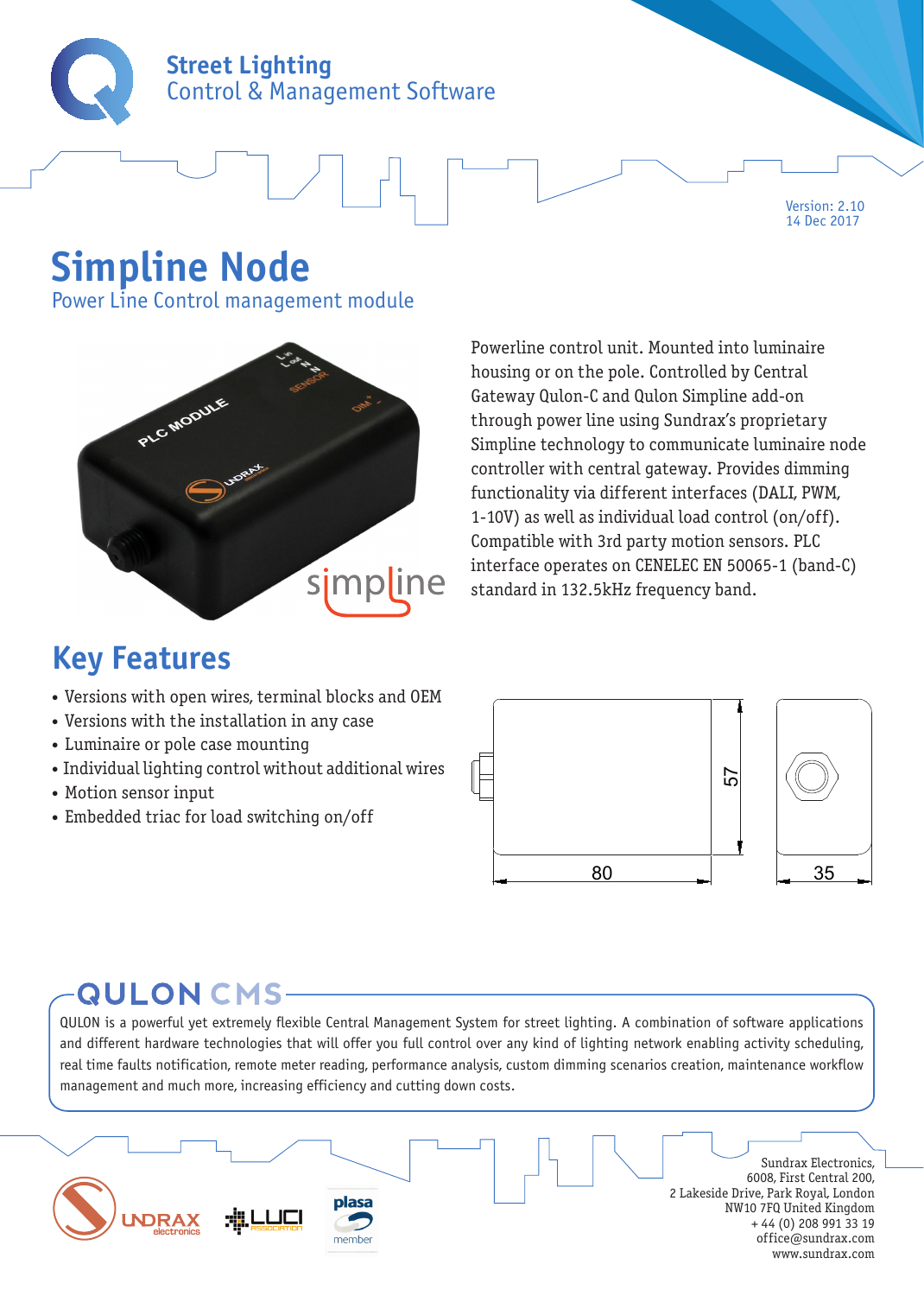# **Simpline Node**

Power Line Control management module

## **Technical Specifications**

#### Mechanical

- Housing: Solid case
- Material: Plastic
- Dimensions, mm: 80(D) x 57(H) x 35(W)
- Mass: 0.3 kg
- Mounting: Luminaire case or Pole mounting Control output interface: 1-10V/PWM, DALI

#### Power & Electrical

- Input Voltage: ~100-270 VAC, 50/60 Hz
- Max current: 1.5 A
- Anti-Jamming Filter: integrated (load power 20-250 W), external (load power 250-800 W)
- Max load Power: 300 W (integrated anti-jamming filter); 850 W (external anti-jamming filter)

- Operating Temperature: -40...+70°C
- Storage Temperature: -50...+80°C
- Operating Relative Humidity (max): 100%
- IP Rating: IP 65
- Certification: CE, RoHS
- Warranty: 36 Month (Return to base)

#### Inputs / Outputs

- Connectors: Leads, Terminal blocks 2EDGVС
- Sensors: Motion sensor input

#### Interfaces and Protocols

- 
- Communication with controller: CENELEC EN 50065-
- 1 (band C)

#### Configuration / Indication

- Setup: Remote via Qulon-C and Qulon Simpline
- Indication: LED (optional)

#### Environmental **Package Contents**

- Simpline Node
- Connectors kit (optional)

### **Product Line**